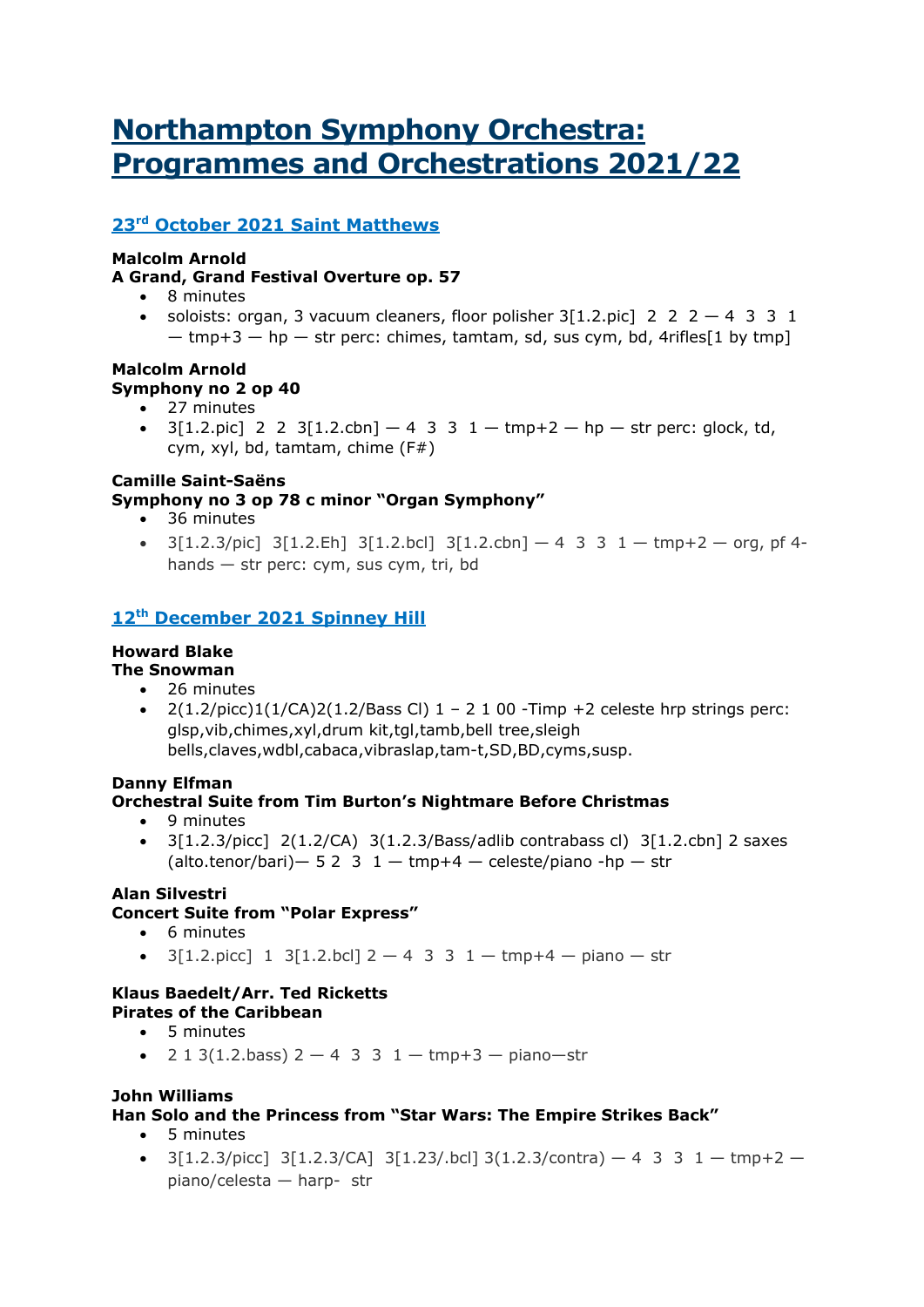#### **John Williams Cantina Band from "Star Wars: A New Hope"**

- 4 minutes
- 3 3(1.2.CA) 3 3[1.2.cbn] 2 saxes (alto) 4 3 3 1 tmp+2 piano str

#### **Irving Berlin White Christmas**

- Duration TBD
- 3(1.2.picc) 3(1.2.CA) 2 2 4 sax(2Alto,tenor,bari)– 4 3 3 1 percussion harpstrings

#### **Richard Bissill Christmas Carnival**

- 12 minutes
- $3(1.2.\text{picc})$  2 2 2 4 3 3 1 Timp + 2 harp-strings

#### **+Anderson Sleigh Ride and Carols**

#### **12th March 2022 Saint Matthews**

#### **Carol Nielsen Helios Overture op 17**

- 12 minutes
- $3[1.2.3/pic]$  2 2 2 4 3 3 1 tmp str

#### **Dmitry Shostakovich**

#### **Piano Concerto no 2 op 102 in F Major**

- 20 minutes
- $3[1.2.pic]$  2 2 2  $-$  4 0 0 0  $-$  tmp/sd  $-$  str perc: sd

#### **Sergei Rachmaninoff Symphony No.2, op.27, E minor**

- 60 minutes
- $3[1.2.3/\text{pic}]$   $3[1.2.3/\text{E}h]$   $3[1.2.\text{bc}l(A)]$   $2-4$  3 3  $1-\text{tmp+3}$  str perc: bd, cym, sd, glock

## **21st May 2022 Christchurch**

### **George Butterworth A Shropshire Lad: Rhapsody**

- 11 minutes
- 2 3[1.2.Eh] 3[1.2.bcl]  $2 4$  2 3 1 tmp hp str

#### **Samuel Barber Adagio for Strings**

- 8 minutes
- Strings

#### **Max Bruch Concerto, Violin, No.1, op.26, G minor**

- 24 minutes
- 2 2 2 2  $-4$  2 0 0  $-$  tmp  $-$  str